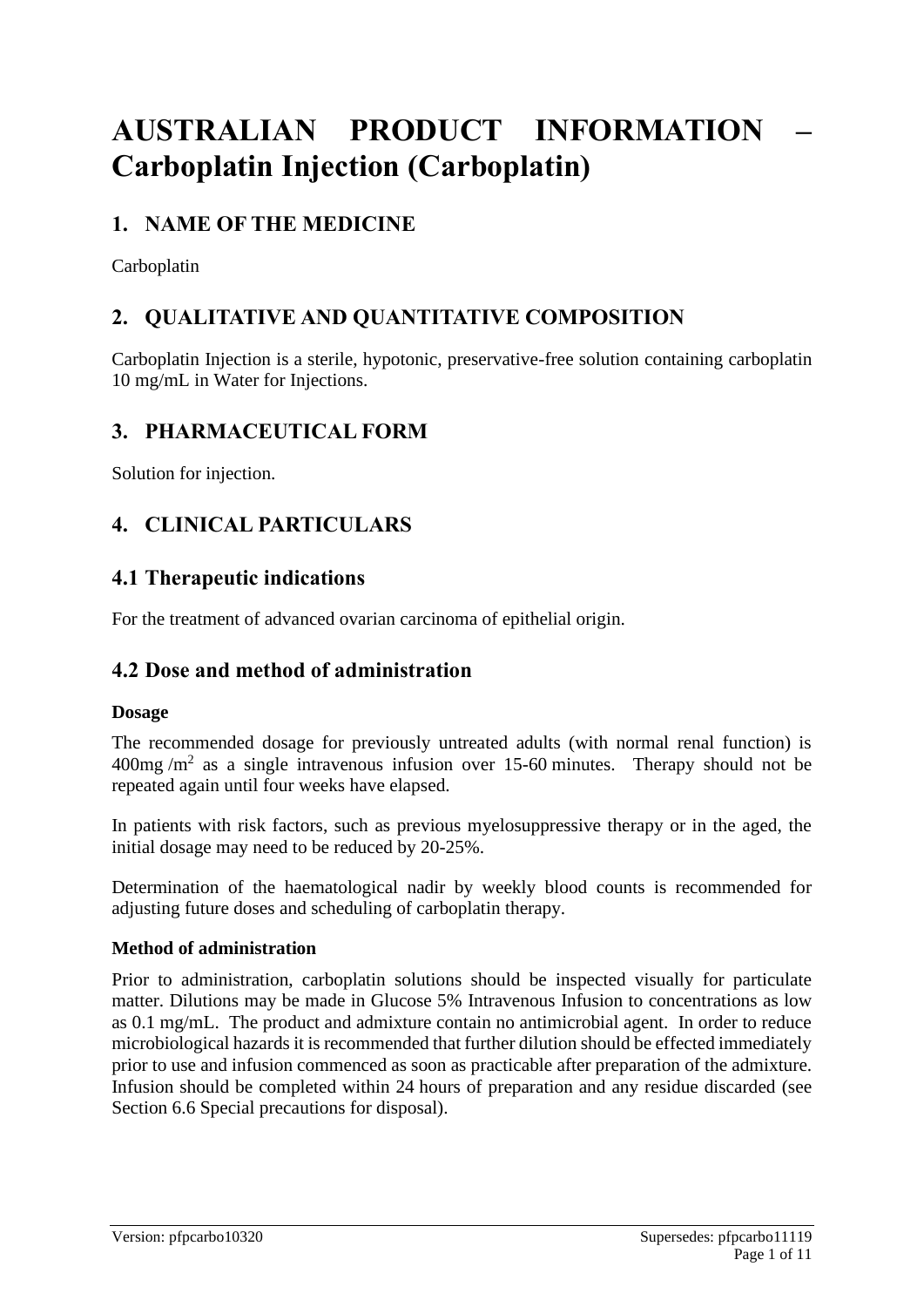Aluminium reacts with carboplatin causing precipitate formation and loss of potency, therefore aluminium-containing equipment should not be used for preparation or administration of carboplatin.

#### **Dosage adjustment**

#### **Renal impairment**

As carboplatin is excreted by the kidney and is nephrotoxic, the optimum dosage should be determined by frequent monitoring of the haematological nadir and renal function.

The suggested dosage schedule for patients with impaired renal function based on creatinine clearance is:

| <b>Creatinine Clearance</b> | Carboplatin Dose     |  |
|-----------------------------|----------------------|--|
| $>40$ mL/min                | $400 \text{ mg/m}^2$ |  |
| $20-39$ mL/min              | $250 \text{ mg/m}^2$ |  |
| $0-19$ mL/min               | $150 \text{ mg/m}^2$ |  |

#### **Paediatric**

Insufficient information is available to make specific recommendations.

#### **Combination therapy**

Carboplatin has been used in combination with other antineoplastic agents and the dosage varies according to the protocol used.

Dosage adjustments should be made according to the treatment regimen adopted and the results obtained from haematological monitoring.

#### **Handling precautions**

As with all antineoplastic agents, trained personnel should prepare Carboplatin Injection. This should be performed in a designated area (preferably a cytotoxic laminar flow cabinet). Protective gown, mask, gloves and appropriate eye protection should be worn when handling carboplatin. Where solution accidentally contacts skin or mucosa, the affected area should be immediately washed thoroughly with soap and water. It is recommended that pregnant personnel not handle cytotoxic agents such as carboplatin.

Luer-Lock fitting syringes are recommended. Large bore needles are recommended to minimise pressure and possible formation of aerosols. Aerosols may also be reduced by using a venting needle during preparation.

Items used to prepare carboplatin, or articles associated with body waste, should be disposed of by placing in a double sealed polythene bag and incinerating at 1100ºC (see Section 6.6 Special precautions for disposal).

# **4.3 Contraindications**

Carboplatin Injection is contraindicated in the following conditions: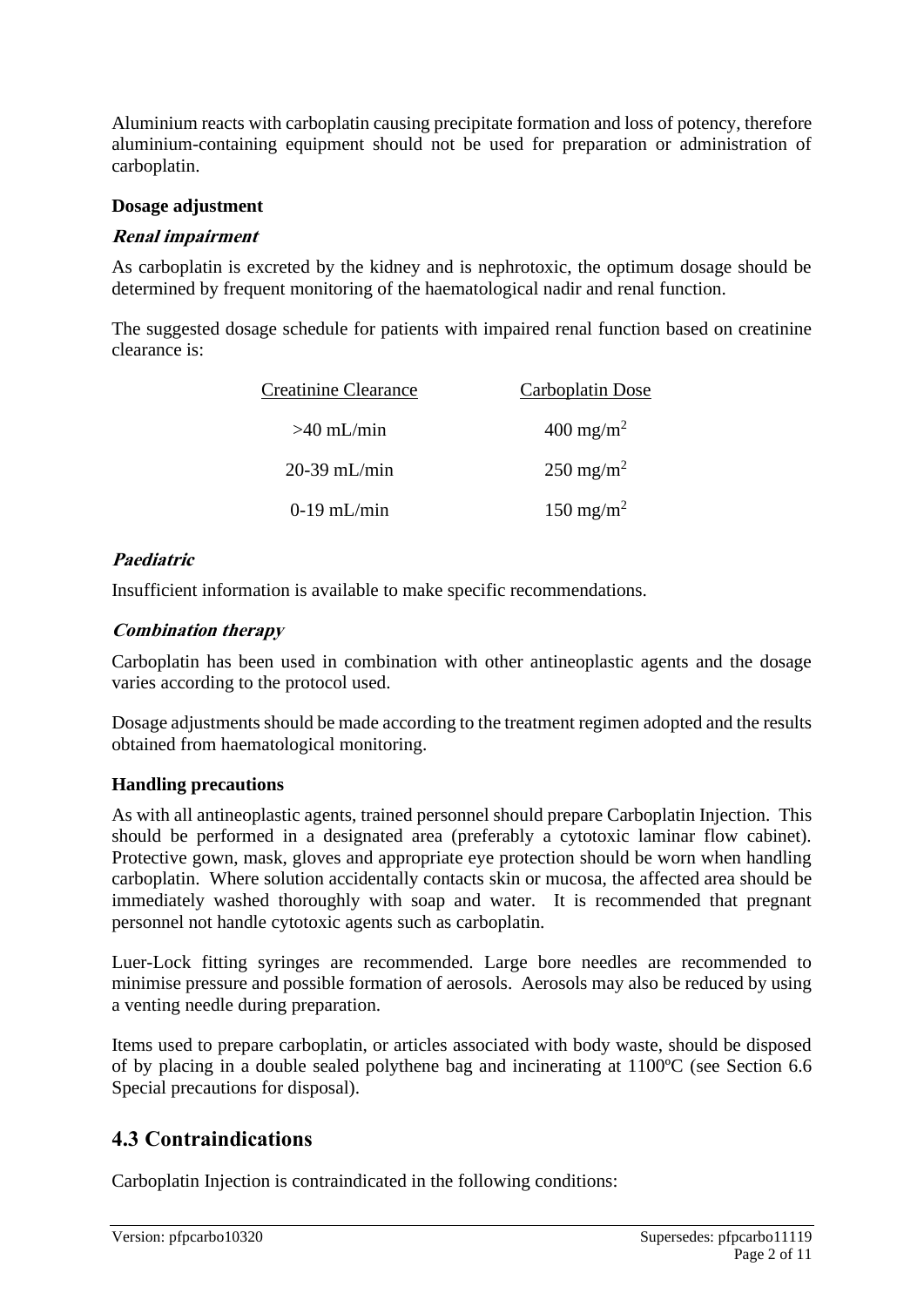- Pre-existing severe renal impairment
- Severe myelosuppression
- Hypersensitivity to carboplatin or platinum-containing compounds
- Severe bleeding
- During pregnancy or lactation

### **4.4 Special warnings and precautions for use**

Carboplatin should be administered only under constant supervision by physicians experienced in therapy with cytotoxic agents and only when potential benefits of carboplatin therapy outweigh the possible risks. Appropriate facilities should be available for adequate management of complications should they arise.

#### **Myelosuppression**

Myelosuppression associated with carboplatin is closely related to the renal clearance of the drug; therefore patients with impaired renal function are more susceptible.

Myelosuppression, particularly thrombocytopenia (reduction in platelet count), will also be more severe in patients receiving concomitant therapy with other nephrotoxic drugs such as aminoglycoside antibiotics. Toxicity is more likely to be prolonged and more severe in patients who have undergone previous chemotherapy, are more advanced in age, or who are debilitated. Dosage reductions may be necessary in these cases.

The nadir for platelets (peak detrimental effect) is usually between days 14-21 following initial treatment and days 14-28 for white blood cells. Minimum counts should be 50,000/mm<sup>3</sup> for platelets and 2,000/mm<sup>3</sup> for white blood cells. If counts fall below this level, therapy should be suspended until recovery is complete, usually five to six weeks. Supportive transfusional therapy may be necessary in severe cases.

It is important, therefore, that the assessment of renal function and peripheral blood counts (including white blood cells, platelets and haemoglobin) be made prior to, during and following treatment with carboplatin. In order to ensure that the peak detrimental effect on blood cells has occurred, repeat courses of treatment with carboplatin should not be given more frequently than monthly under normal circumstances.

#### **Blood and lymphatic system disorders**

Haemolytic anaemia with the presence of serologic drug-induced antibodies has been reported in patients treated with carboplatin. This event can be fatal.

Haemolytic uremic syndrome (HUS) is a potentially life-threatening side effect. Carboplatin should be discontinued at the first sign of any evidence of microangiopathic haemolytic anaemia, such as rapidly falling haemoglobin with concomitant thrombocytopenia, elevation of serum bilirubin, serum creatinine, blood urea nitrogen, or lactate dehydrogenase (LDH). Renal failure may not be reversible with discontinuation of therapy and dialysis may be required.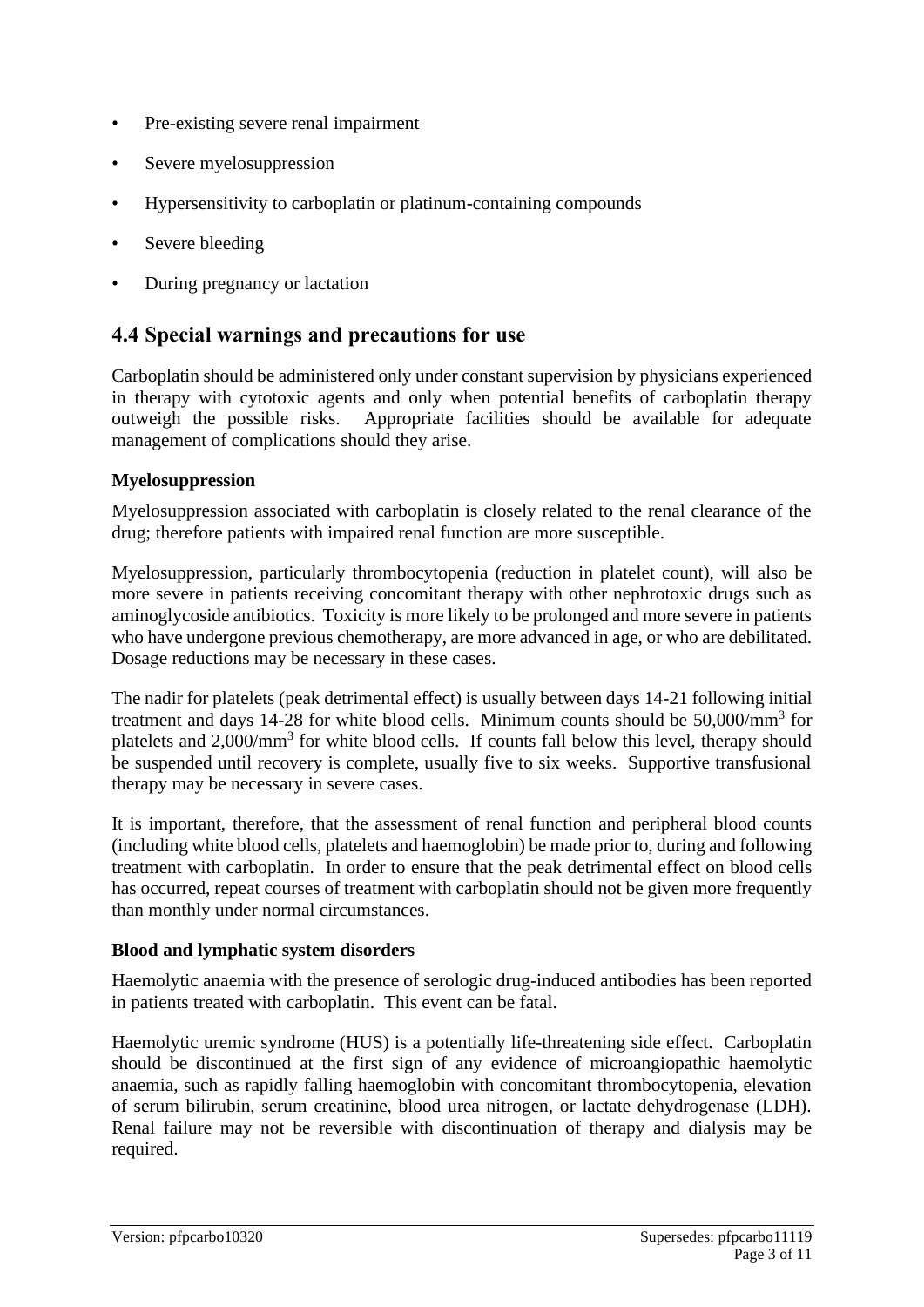#### **Secondary leukaemia**

Acute promyelocytic leukaemia (APL) and myelodysplastic syndrome (MDS)/acute myeloid leukaemia (AML) have been reported years after therapy with carboplatin and other antineoplastic treatments.

#### **Hepatobiliary disease**

Cases of hepatic veno-occlusive disease (sinusoidal obstructive syndrome) have been reported. Some of them were fatal.

#### **Central Nervous System (CNS)/Hearing Functions**

Neurological evaluations and auditory monitoring should be performed regularly during and after carboplatin therapy, particularly in patients previously treated with cisplatin and in patients over 65 years of age.

Ototoxicity is cumulative, and frequency and severity of hearing disorder increases with high dose regimens and repeated doses, or prior treatment with cisplatin (also ototoxic). Auditory function should be monitored during treatment. The risk of ototoxicity may be increased by concomitant administration of other ototoxic drugs (e.g., aminoglycosides) (see Section 4.5 Interactions with other medicines and other forms of interactions).

Delayed onset hearing loss has been reported in paediatric patients. Long-term audiometric follow-up in this population is recommended.

#### **Reversible Posterior Leukoencephalopathy Syndrome (RPLS)**

Cases of RPLS have been reported in patients receiving carboplatin in combination chemotherapy. RPLS is a rare, reversible after treatment discontinuation, rapidly evolving neurological condition, which can include seizure, hypertension, headache, confusion, blindness, and other visual and neurological disturbances. Diagnosis of RPLS is based upon confirmation by brain imaging, preferably MRI.

#### **Tumour Lysis Syndrome (TLS)**

Patients at high risk of TLS such as patients with high proliferative rate, high tumour burden and high sensitivity to cytotoxic agents should be monitored closely and appropriate precaution taken.

#### **Gastrointestinal**

Carboplatin can induce emesis. The incidence and severity of emesis may be reduced by pre-treatment with antiemetics or by carboplatin administration as a continuous IV infusion over 24 hours, or as IV administration of divided doses over 5 consecutive days rather than as a single infusion. Selective inhibitors of type 3 (5-HT3), serotonergic receptors (e.g., ondansetron) or substituted benzamides (e.g., metoclopramide) may be particularly effective antiemetics and combination therapy may be considered for patients experiencing severe or refractory emetogenic effects.

#### **Hypersensitivity reactions**

As in the case of other platinum complexed compounds, allergic reactions to carboplatin have been reported. Patients should be monitored for possible anaphylactoid reactions and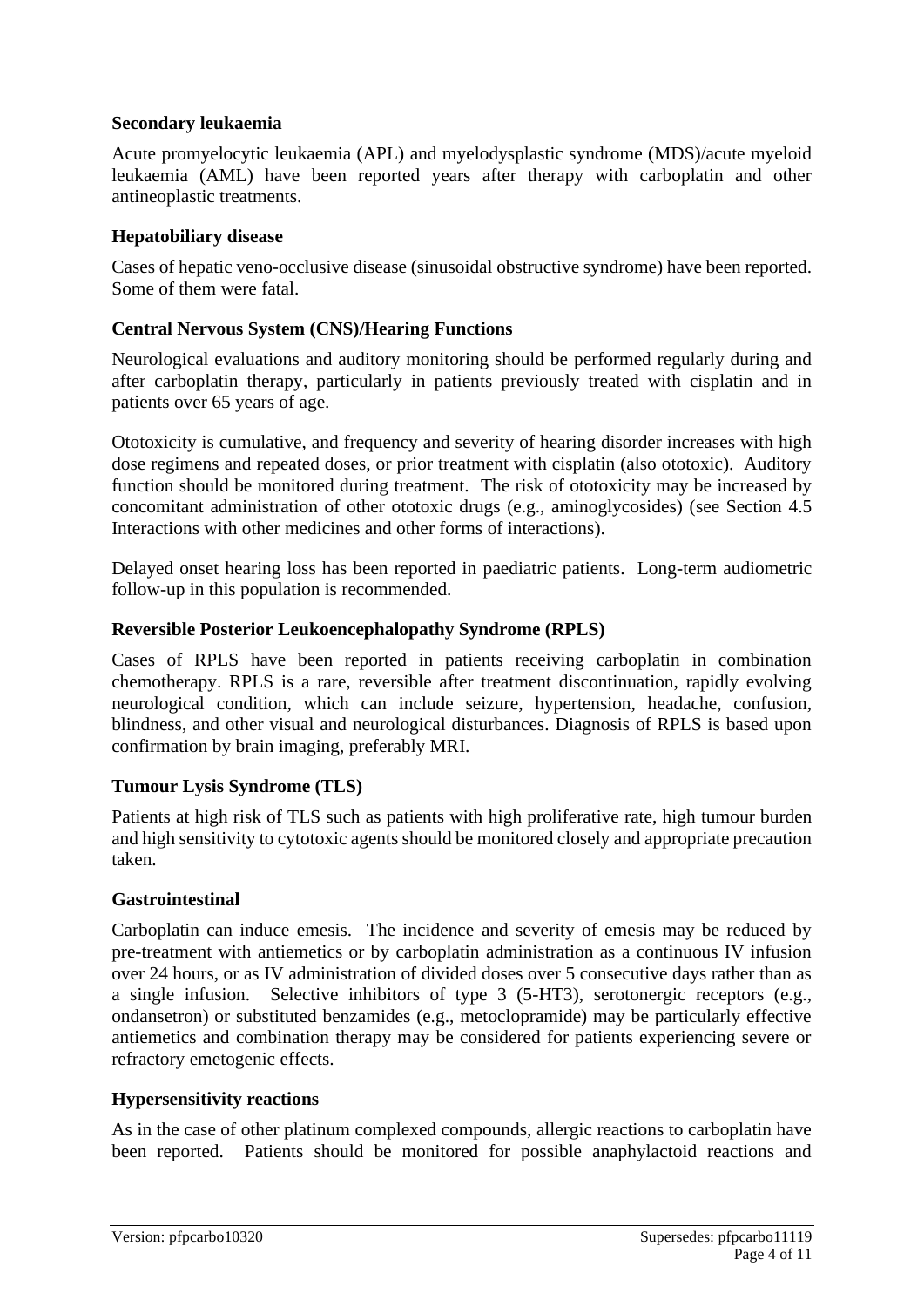appropriate equipment and medication should be readily available to treat such reactions (e.g., antihistamines, corticosteroids, adrenaline, oxygen) whenever carboplatin is administered.

#### **Immunosuppressant effects / increased susceptibility to infections**

Administration of live or live-attenuated vaccines in patients immunocompromised by chemotherapeutic agents, including carboplatin, may result in serious or fatal infections. Vaccination with a live vaccine should be avoided in patients receiving carboplatin. Killed or inactivated vaccines may be administered; however, the response to such vaccines may be diminished.

#### **Use in renal impairment**

Renal toxicity is not usually dose-limiting. Unlike cisplatin therapy, pre-treatment and post-treatment hydration is not necessary, although some patients may show a decrease in creatinine clearance. Renal impairment is more likely to be seen in patients who have previously experienced nephrotoxicity as a result of chemotherapy.

Renal function should be assessed prior to and during therapy. (See Section 4.2 Dose and method of administration and Section 4.3 Contraindications). Concomitant administration of other nephrotoxic drugs (e.g., aminoglycoside antibiotics) may increase the risk of nephrotoxicity (see Section 4.5 Interactions with other medicines and other forms of interactions).

#### **Use in the elderly**

See Section 4.8 Adverse effects (undesirable effects).

#### **Paediatric use**

No data available.

#### **Effects on laboratory tests**

No data available.

### **4.5 Interactions with other medicines and other forms of interactions**

The combination of carboplatin therapy and other myelosuppressive agents may warrant dosage adjustments in order to avoid cumulative toxic effects.

Due to the possibility of impairment in renal function, it is recommended that carboplatin therapy be avoided in patients receiving aminoglycoside antibiotics or other nephrotoxic drugs.

Concomitant administration of carboplatin and aminoglycosides results in an increased risk of nephrotoxicity and/or ototoxicity, and the drugs should be used concurrently with caution. The use of other nephrotoxic drugs results in a potentiation of renal effects by carboplatin.

Carboplatin interacts with aluminium to form a black precipitate of platinum and loss of potency. Aluminium-containing IV sets, needles, catheters and syringes should not be used for administration (see Section 6.2 Incompatibilities).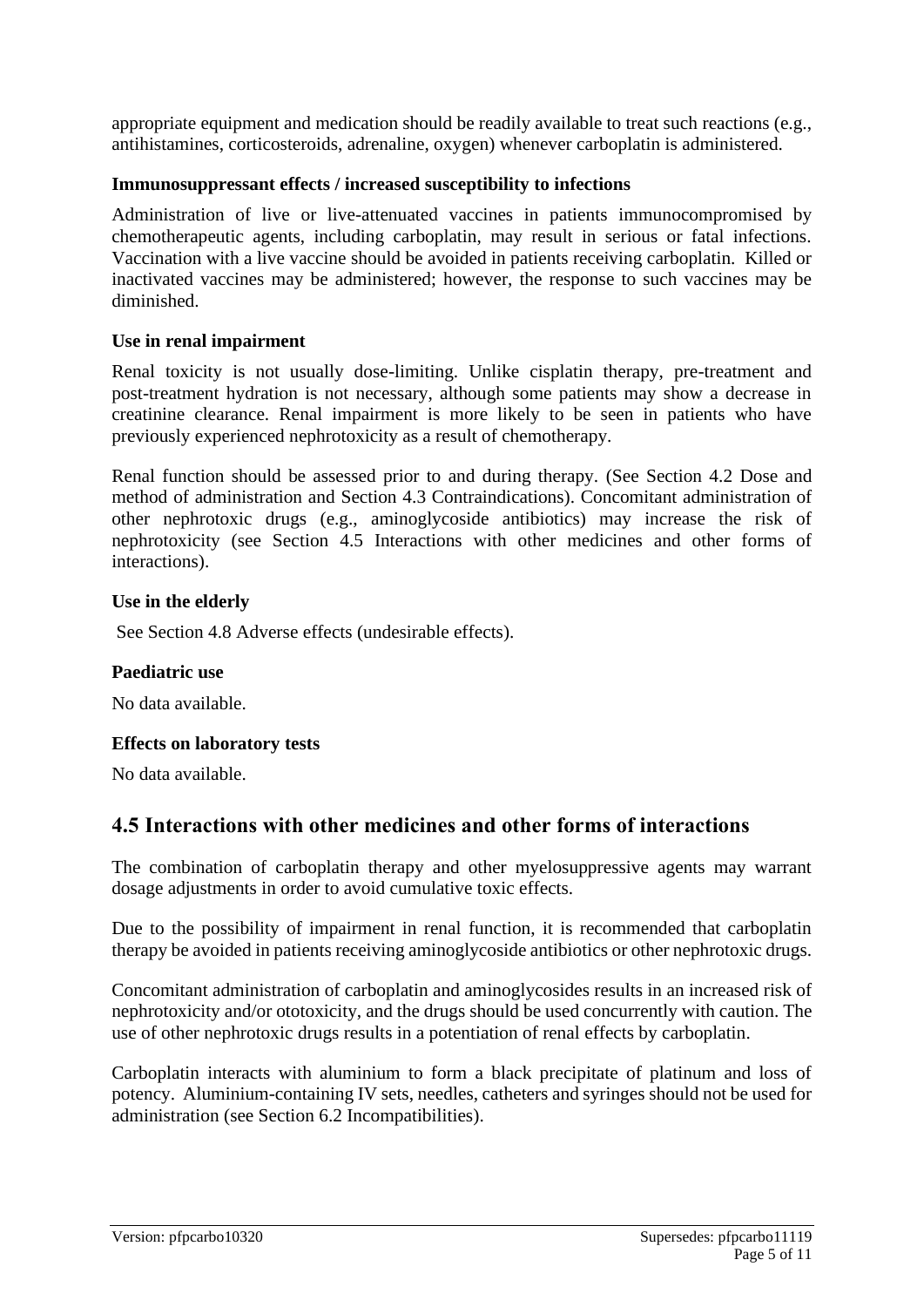An increased incidence of emesis has been reported when carboplatin and other emetogenic drugs are given concurrently or carboplatin is administered to patients who previously received emetogenic therapy.

Vaccination with a live vaccine should be avoided in patients receiving carboplatin.

A decrease in phenytoin serum levels has been observed with concurrent administration of carboplatin and phenytoin/fosphenytoin. This may lead to exacerbation of seizures.

### **4.6 Fertility, pregnancy and lactation**

#### **Effects on fertility**

Women of childbearing potential should be advised to avoid becoming pregnant while receiving carboplatin and to use effective contraception during treatment with carboplatin and for at least six months after the last dose. Men with female partners of childbearing potential should be advised to use effective contraception during treatment with carboplatin and for at least three months after the last dose.

Male and female fertility may be impacted by treatment with carboplatin. Both men and women should seek advice for fertility preservation before treatment with carboplatin.

#### **Use in pregnancy – Category D**

Carboplatin has been shown to be embryo-toxic and mutagenic, and its use in pregnant women is not recommended. Women of child-bearing potential should use adequate contraception and carboplatin should only be used in women of child-bearing potential if the expected benefits outweigh the risks of such therapy. If the patient becomes pregnant whilst receiving the drug she should be advised of the potential hazard to the foetus.

#### **Use in lactation**

It is not known whether or not carboplatin is excreted in breast milk so breast feeding should be discontinued during carboplatin therapy in lactating women.

### **4.7 Effects on ability to drive and use machines**

The effect of carboplatin on the ability to drive or use machinery has not been systematically evaluated.

### **4.8 Adverse effects (undesirable effects)**

#### **Blood and lymphatic system disorders**

Haematological toxicity is the most common dose-limiting toxicity, with leucopenia in 55% of patients, thrombocytopenia in 62% of patients, anaemia in up to 59% of patients and neutropenia. When used as single agent therapy, toxicity is not usually cumulative and is reversible, although transfusional therapy may be necessary in severe cases.

Haemolytic anaemia (sometimes fatal) has also been reported.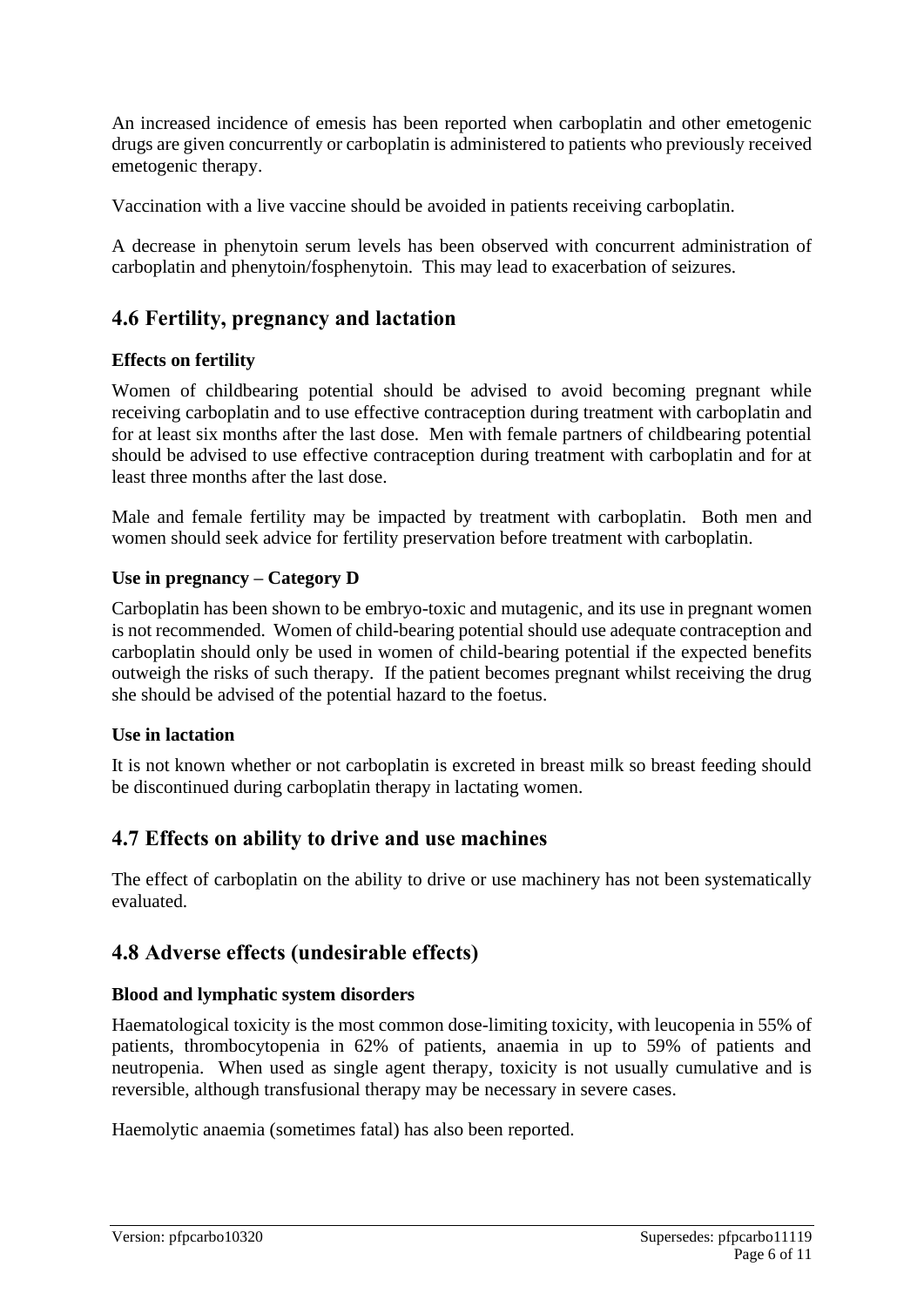Clinical sequelae of bone marrow/haematologic toxicity such as fever, infections, sepsis/septic shock and haemorrhage may be expected.

Haemolytic uraemic syndrome has been reported.

#### **Neoplasms - benign, malignant and unspecified**

There have been rare reports of acute myelogenous leukaemias and myelodysplastic syndromes arising in patients who have been treated with carboplatin, mostly when given in combination with other potentially leukaemogenic agents.

#### **Renal and urinary disorders**

Manifests as reduced creatinine clearance, elevated serum creatinine, blood urea nitrogen and uric acid levels. Acute renal failure has been reported rarely. Risk of carboplatin-induced nephrotoxicity (e.g., impaired creatinine clearance) becomes more prominent at relatively high dosages or in patients previously treated with cisplatin.

#### **Gastrointestinal disorders**

Nausea and vomiting: Onset may be delayed for 6-12 hours after administration of carboplatin and usually disappears within 24 hours. Antiemetic medication can be used to adequately control these effects. Stomatitis, mucositis, diarrhoea and constipation have been reported with carboplatin therapy.

#### **Hepatobiliary disorders**

Mild and usually transient elevations of serum alkaline phosphatase, aspartate aminotransferase or bilirubin concentrations may occur. Substantial abnormalities in liver function test have been reported in patients treated with carboplatin at high doses and autologous bone marrow transplantation. Abnormalities of liver function tests have been reported in up to 30% of patients. These changes are normally only transient in nature and disappear spontaneously.

#### **Ear and labyrinth disorders**

Manifests as tinnitus and hearing loss in the higher frequency range. Hearing impairment may persist or worsen with carboplatin therapy.

#### **Eye disorders**

Visual abnormalities, such as transient sight loss (which can be complete for light and colours) or other disturbances may occur in patients treated with carboplatin. Improvement and/or total recovery of vision usually occurs within weeks after the drug is discontinued. Cortical blindness has been reported in patients with impaired renal function receiving high-dose carboplatin.

#### **Cardiac disorders**

Cardiac failure, ischaemic coronary artery disorders (e.g., myocardial infarction, cardiac arrest, angina, myocardial ischaemia), Kounis syndrome.

#### **Vascular disorders**

Cerebrovascular events.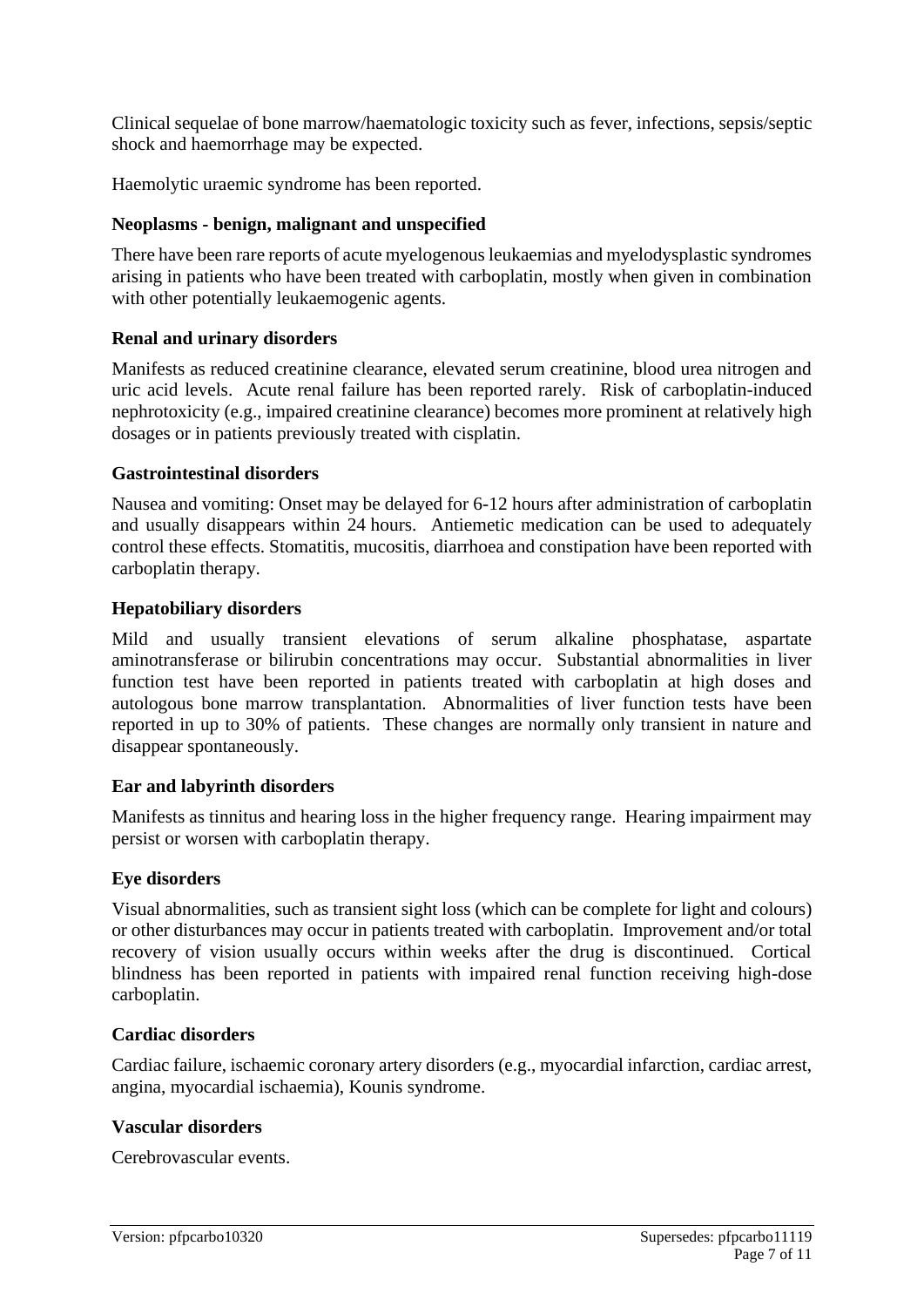#### **Immune system disorders**

Erythematous rash, fever and pruritus may occur (less than 2% of patients). These include anaphylaxis/anaphylactoid reactions, hypotension, bronchospasm and pyrexia. Hypersensitivity reactions may occur within a few minutes after IV administration of carboplatin.

#### **Skin and subcutaneous tissue disorders**

Exfoliative dermatitis may rarely occur. Erythematous rash, pruritus, urticaria and alopecia have also been reported in association with carboplatin.

#### **Musculoskeletal and connective tissue disorders**

Myalgia/arthralgia.

#### **Nervous system disorders**

In the majority of patients, neurotoxicity manifests mainly as paraesthesias and decreased deep tendon reflexes. The effect, more common in patients over 65 years of age, appears to be cumulative, occurring mainly in patients receiving prolonged therapy and/or in those who have received prior cisplatin therapy. Central nervous system effects may also occur. Pre-existing paraesthesias (especially those related to previous cisplatin treatment) may worsen during carboplatin therapy. Dysgeusia has been reported in patients taking carboplatin.

#### **Metabolism and nutrition disorders**

Electrolyte abnormalities (hypokalaemia, hypocalcaemia, hyponatraemia and/or hypomagnesaemia).

#### **Others**

Asthenia, flu-like symptoms (1%) and reactions at injection site (<1%).

#### **Reporting suspected adverse effects**

Reporting suspected adverse reactions after registration of the medicinal product is important. It allows continued monitoring of the benefit-risk balance of the medicinal product. Healthcare professionals are asked to report any suspected adverse reactions at [www.tga.gov.au/reporting](http://www.tga.gov.au/reporting-problems)[problems.](http://www.tga.gov.au/reporting-problems)

### **4.9 Overdose**

There are no known antidotes for carboplatin overdosage, thus every possible measure should be taken to avoid an overdose; this includes full awareness of the potential danger of an overdose, careful calculation of the dose to be administered and availability of adequate diagnostic and treatment facilities. Acute overdosage with carboplatin may result in an enhancement of its expected toxic effects (e.g. severe myelosuppression, intractable nausea and vomiting, severe neurosensorial toxicities, liver failure, kidney failure, etc.). Death may follow. Haemodialysis is only effective, even then partially, up to 3 hours after administration because of the rapid and extensive binding of platinum to plasma proteins. Signs and symptoms of overdosage should be managed with supportive measures.

The patient may need to be sustained through complications relating to myelosuppression, renal and hepatic impairment. Diarrhoea and alopecia may develop.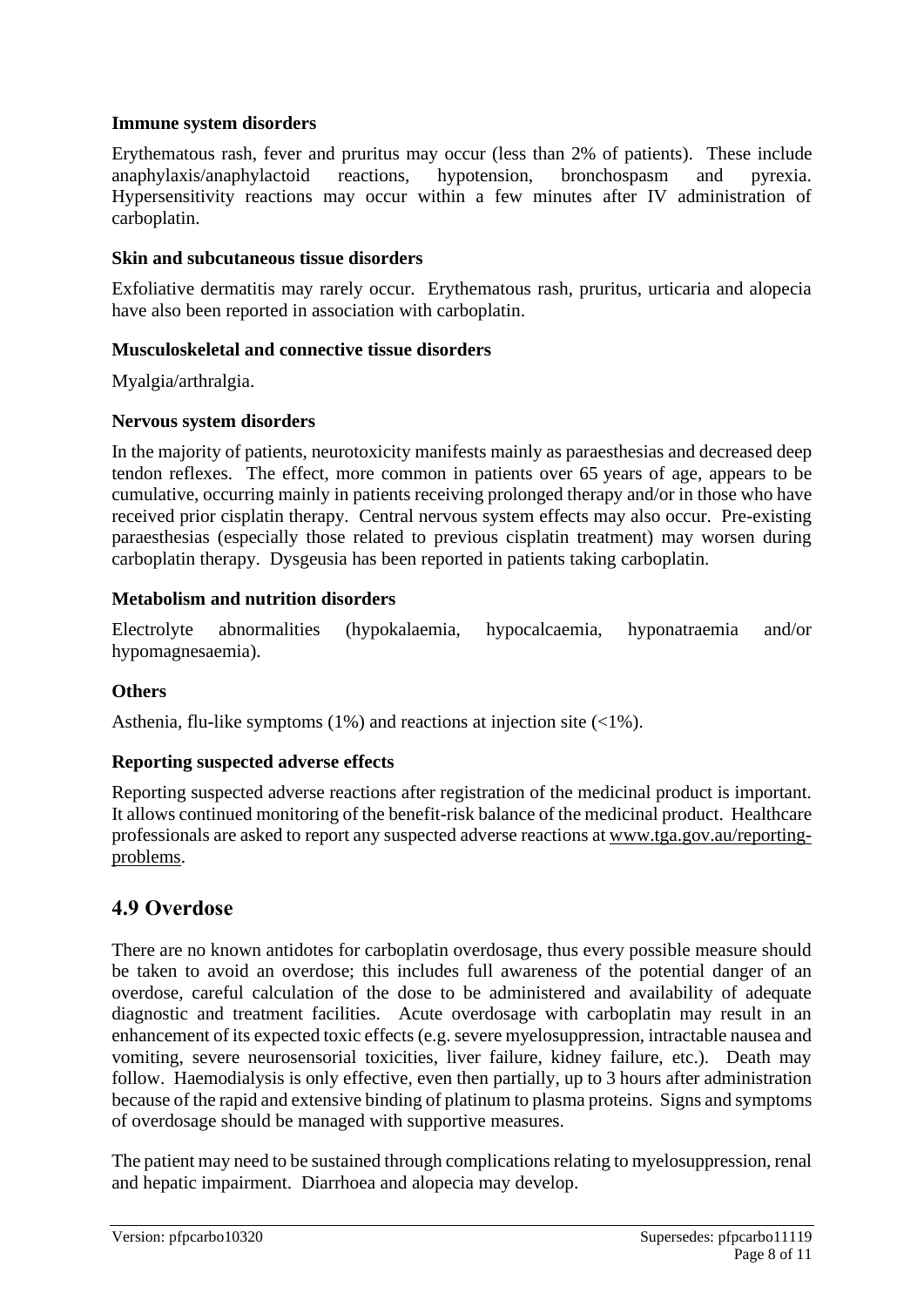For information on the management of overdose, contact the Poisons Information Centre on 13 11 26 (Australia).

# **5. PHARMACOLOGICAL PROPERTIES**

### **5.1 Pharmacodynamic properties**

#### **Mechanism of action**

Class: Antineoplastic agent.

Carboplatin has an inorganic heavy metal complex containing a central atom of platinum. It is an analogue of cisplatin. Carboplatin has biochemical properties similar to those of cisplatin. It is believed to bind to DNA to produce intra- and inter-strand (predominantly) crosslinks which modify structure and inhibit DNA synthesis.

#### **Clinical trials**

No data available.

### **5.2 Pharmacokinetic properties**

#### **Distribution**

Protein binding is less than with cisplatin. Initially protein binding is low, with up to 29% of carboplatin bound during the first 4 hours. After 24 hours 85-89% is protein bound.

#### **Elimination**

After intravenous infusion of a single dose over one hour, plasma concentrations of total platinum and free platinum decline biphasically following first order kinetics. For free platinum, reported value for the initial phase of the half-life (t alpha½) is about 90 minutes and in the later phase the half-life (t beta½) is about 6 hours. Total platinum elimination has a similar initial half-life, while in the later phase the half life of total platinum may be greater than 24 hours.

#### **Excretion**

Carboplatin is mainly excreted by the kidneys. Most excretion occurs within the first 6 hours of administration with 50-70% excreted within 24 hours. 32% of the dose is excreted as unchanged drug. A reduction in dosage is recommended for patients with poor renal function.

### **5.3 Preclinical safety data**

#### **Genotoxicity**

Animal studies demonstrate that carboplatin is mutagenic and teratogenic.

#### **Carcinogenicity**

The carcinogenic potential of carboplatin has not been studied; however, compounds with a similar mechanism of action have been reported to be carcinogenic.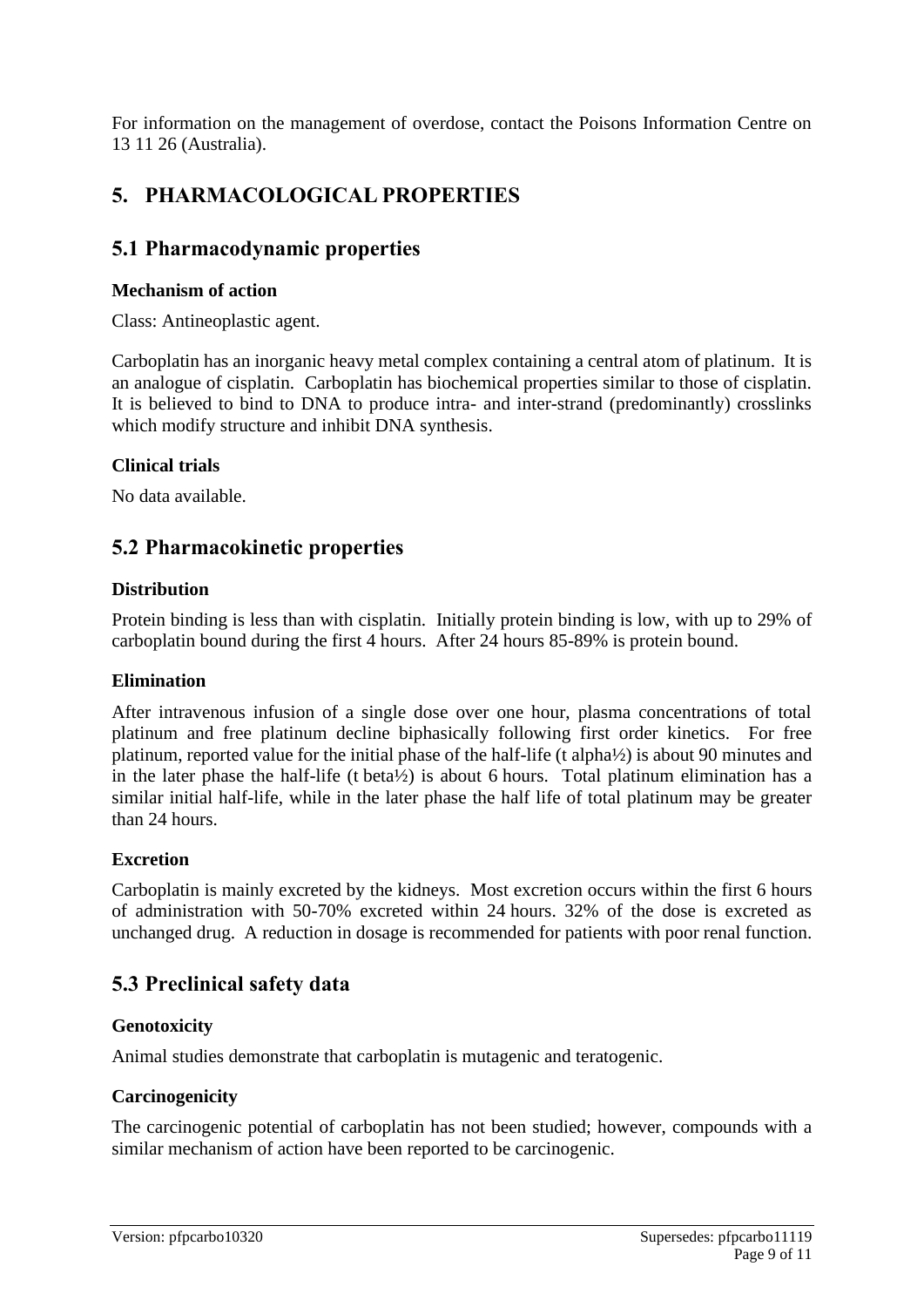# **6. PHARMACEUTICAL PARTICULARS**

# **6.1 List of excipients**

Water for injections

## **6.2 Incompatibilities**

Carboplatin interacts with the aluminium containing components of needles, syringes, catheters and intravenous administration sets to form a black precipitate so these items should not be used for the administration of carboplatin injections.

# **6.3 Shelf life**

In Australia, information on the shelf life can be found on the public summary of the Australian Register of Therapeutic Goods (ARTG). The expiry date can be found on the packaging.

### **6.4 Special precautions for storage**

Store below 25<sup>o</sup>C. Protect from light. Single use only. Discard unused portion.

### **6.5 Nature and contents of container**

AUST R 42853 Carboplatin Injection 50 mg in 5 mL (sterile) Plastic Vial.

AUST R 49348 Carboplatin Injection 150 mg in 15 mL (sterile) Plastic Vial.

AUST R 49349 Carboplatin Injection 450 mg in 45 mL (sterile) Plastic Vial.

Not all pack sizes may be marketed.

# **6.6 Special precautions for disposal**

#### **Spills and disposal**

If spills occur, restrict access to the affected area. Wear two pairs of gloves (latex rubber), a respirator mask, a protective gown and safety glasses. Limit the spread of the spill by covering with a suitable material such as absorbent towel or adsorbent granules. Spills may also be treated with 3M sulphuric acid with 0.3M potassium permanganate (2:1) or 5% sodium hypochlorite. Collect up absorbent/adsorbent material and other debris from spill and place in a leak proof plastic container and label accordingly. Cytotoxic waste should be regarded as hazardous or toxic and clearly labelled 'CYTOTOXIC WASTE FOR INCINERATION AT 1100ºC'. Waste material should be incinerated at 1100ºC for at least 1 second. Cleanse the remaining spill area with copious amounts of water.

In Australia, any unused medicine or waste material should be disposed of in accordance with local requirements.